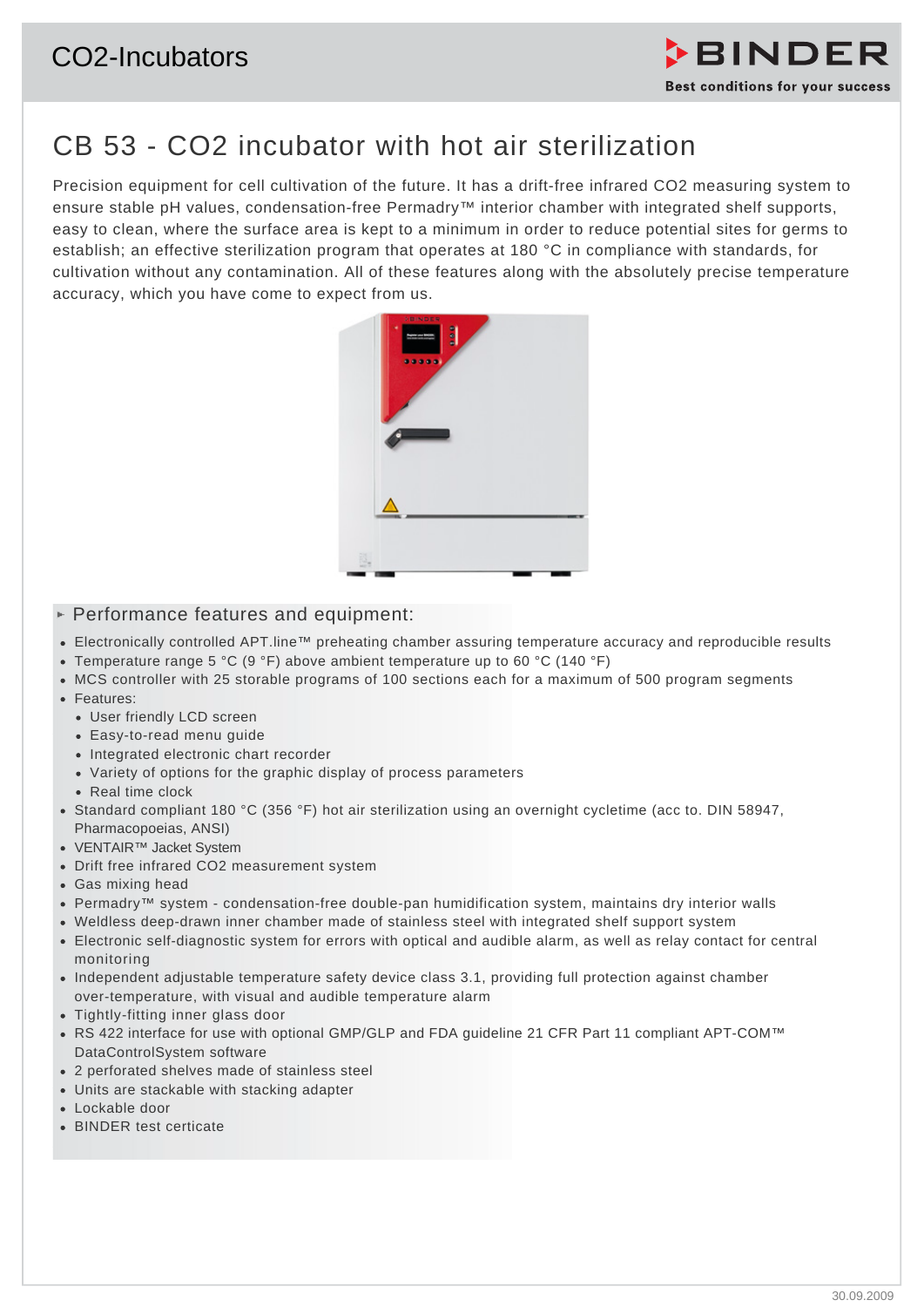## Technical specification CB 53



|                                                                                                                 | <b>CB 53</b>       |
|-----------------------------------------------------------------------------------------------------------------|--------------------|
| <b>Exterior dimensions</b>                                                                                      |                    |
| Width (mm/inch)                                                                                                 | 580 / 22.83        |
| Height (inclusive feet) (mm/inch)                                                                               | 720 / 28.35        |
| Depth (plus 55 mm (2.17 in.) for instrument panel) (mm/inch)                                                    | 546 / 21.5         |
| Wall clearance rear (mm/inch)                                                                                   | 100/3.94           |
| Wall clearance side (mm/inch)                                                                                   | 50 / 1.97          |
| Number of doors                                                                                                 | 1                  |
| Number of inner glass doors                                                                                     | $\mathbf{1}$       |
| <b>Interior dimensions</b>                                                                                      |                    |
|                                                                                                                 | 400 / 15.75        |
| Width (mm/inch)                                                                                                 |                    |
| Height (mm/inch)                                                                                                | 400 / 15.75        |
| Depth (mm/inch)                                                                                                 | 330 / 12.99        |
| Interior volume (I/cu.ft.)                                                                                      | 53/1.9             |
| Perforated shelves, stainless steel (number standard/max.)<br>Dimensions of perforated shelves, Width (mm/inch) | 2/3<br>396 / 15.59 |
|                                                                                                                 | 289 / 11.38        |
| Dimensions of perforated shelves, Depth (mm/inch)<br>Weight of the unit (empty) (kg/lbs.)                       | 61 / 134           |
|                                                                                                                 |                    |
| Temperature data                                                                                                |                    |
| Temperature range 5 °C (9 °F) above ambient up to (°C/°F)                                                       | 60 / 140           |
| Temperature variation at 37 °C (98.6 °F) ( $\pm$ K)                                                             | 0.3                |
| Temperature fluctuation at 37 °C (98.6 °F) ( $\pm$ K)                                                           | 0.1                |
| Recovery time after door was opened for 30 sec. at 37 °C (98.6 °F) (Min.)                                       | 3                  |
| Humidity data                                                                                                   |                    |
| Humidity average value (% RH)                                                                                   | 95                 |
| CO <sub>2</sub> data                                                                                            |                    |
| CO2 range (Vol.-% CO2)                                                                                          | $0 - 20$           |
| Setting accuracy (Vol.-% CO2)                                                                                   | 0.1                |
| Recovery time after door was opened for 30 sec.                                                                 |                    |
| at 5.0 Vol.-% (Min)                                                                                             | 6                  |
| CO2-measurement                                                                                                 | IR                 |
| Connection hose nozzle for CO2 for hose with internal diameter                                                  | 6/0.24             |
| (mm/inch)                                                                                                       |                    |
| O <sub>2</sub> data                                                                                             |                    |
| O2-range (Vol.-% O2)                                                                                            | $0.2 - 95$         |
| Setting accuracy (Vol.-% O2)                                                                                    | 0.1                |
| Recovery time after door was opened for 30 sec.                                                                 |                    |
| at 2.0 vol % O2 (Min.)                                                                                          | 30                 |
| at 5.0 vol % O2 (Min.)                                                                                          | 13                 |
| O <sub>2</sub> -measurement                                                                                     | ZrO2               |
| Connection hose nozzle for Q2 / N2 for hose with internal diameter<br>(mm/inch)                                 | 6/0.24             |
| <b>Electrical data</b>                                                                                          |                    |
| Nominal voltage (±10 %) 50 / 60 Hz (V)                                                                          | 230                |
| Nominal power (kW)                                                                                              | 1.0                |
| Energy consumption at 37 °C (98.6 °F) (W)                                                                       | 70                 |
|                                                                                                                 |                    |

All technical data are specified for units with standard equipment at an ambient temperature of 25 °C and a voltage fluctuation of ±10 %. The temperature<br>data are determinated in accordance to factory standard following DI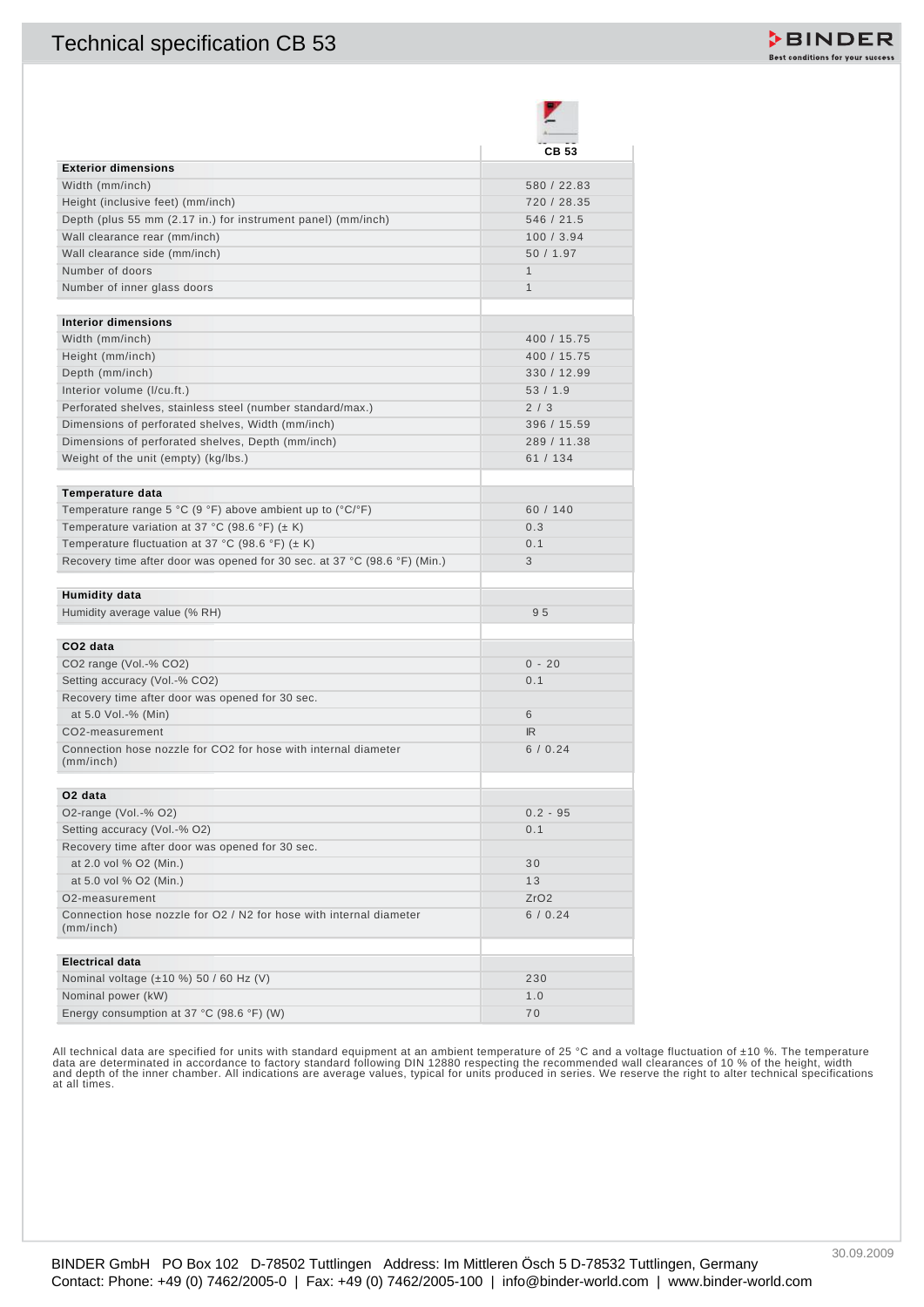## Options and accessories CB series





► Silicon access port

Silicon access port are provided for inserting external measuring devices. They have a diameter of 30 mm and can be sealed with a silicone plug, for positioning on the back side.



### APT-COM™ DataControlSystem GLP Edition

Software for GLP compliant control, programming, and documentation. Permits networks of up to 30 units and/or controllers. Meets the requirements of FDA 21 CFR Part 11.



### $\triangleright$  Calibration certificates

Measurement in the center at specified values. Additional measuring points or test values according to your specification.

|         | 37.0 | 37.0     |
|---------|------|----------|
| coz     | 5.0  | 5.0      |
| $^{12}$ | 5.0  | 5.0<br>× |

► Control for variable O2 values

This adjustment is performed with an additional control circuit by controlled feeding of oxygen or nitrogen for hyperoxic or hypoxic culture conditions. Measurement is performed with a zirconium oxide sensor (ZrO2).



#### ► Stacking adapter

Used for stacking of two CB incubators which are thermally isolated from each other. The incubators can thus be sterilized with hot air independent of each other. Available as stacking adapters, stacking frames or base frames.